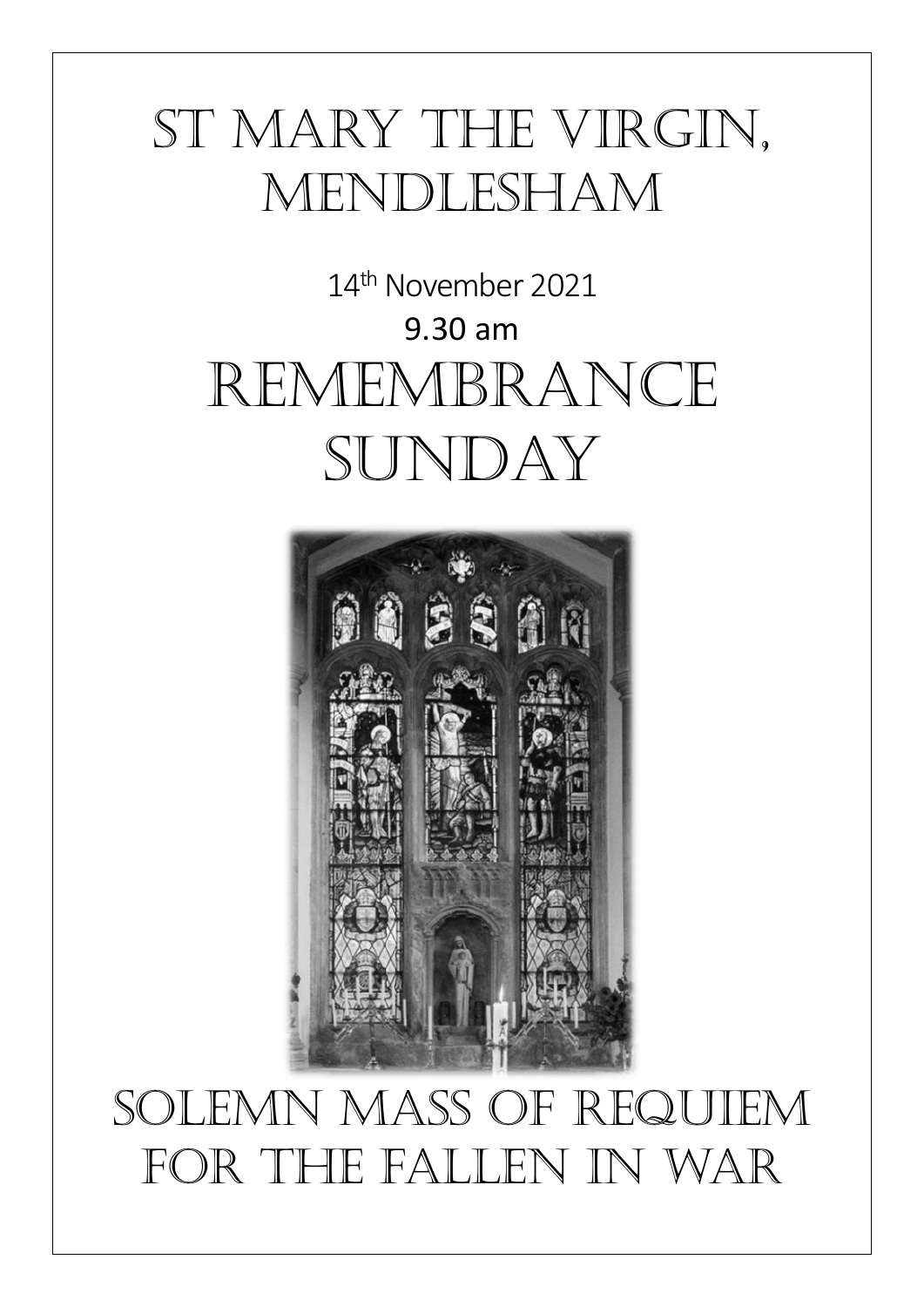*Please wear a mask or face covering, unless exempt*.

**WELCOME!** On Remembrance Sunday we recall the sacrifice made by men and women of our nation who gave their lives so we might live in freedom both in the 2 World Wars and in later conflicts. We pray for them and their families and ask God to strengthen the resolve of all who work for peace.

*Please keep silence for 5 minutes before Mass to prepare to meet our Lord Jesus Christ.*

### STAND *when bell rings*:

# **Entrance hymn:** 60 v 1- 4

Fr Philip: In the name of the Father, and of the Son and of the Holy Spirit.

#### **All Amen.**

- Fr Philip: The Lord be with you.
- **All And also with you.**

#### Penitential Rite

Fr Philip: My brothers and sisters, to prepare ourselves to celebrate the Sacred Mysteries, let us call to mind our sins: Forgive us, Lord, when we do not listen to your voice in the scriptures, explaining to us the meaning of life and death. Lord have Mercy.

### **All Lord have mercy.**

Fr Philip: Forgive us, Lord, when we do not discern your presence strengthening our wavering faith and calming our fears. Christ have mercy.

#### **All Christ have mercy**

Fr Philip: Forgive us, Lord, when we do not recognise your presence in the Breaking of the Bread, when we do not recognise that we are in Communion with the souls in paradise and the Saints in Heaven. Lord have mercy.

#### **All Lord have mercy**

- Fr Philip: May Almighty God have Mercy on us, forgive us our sins and bring us to everlasting life.
- **All Amen.**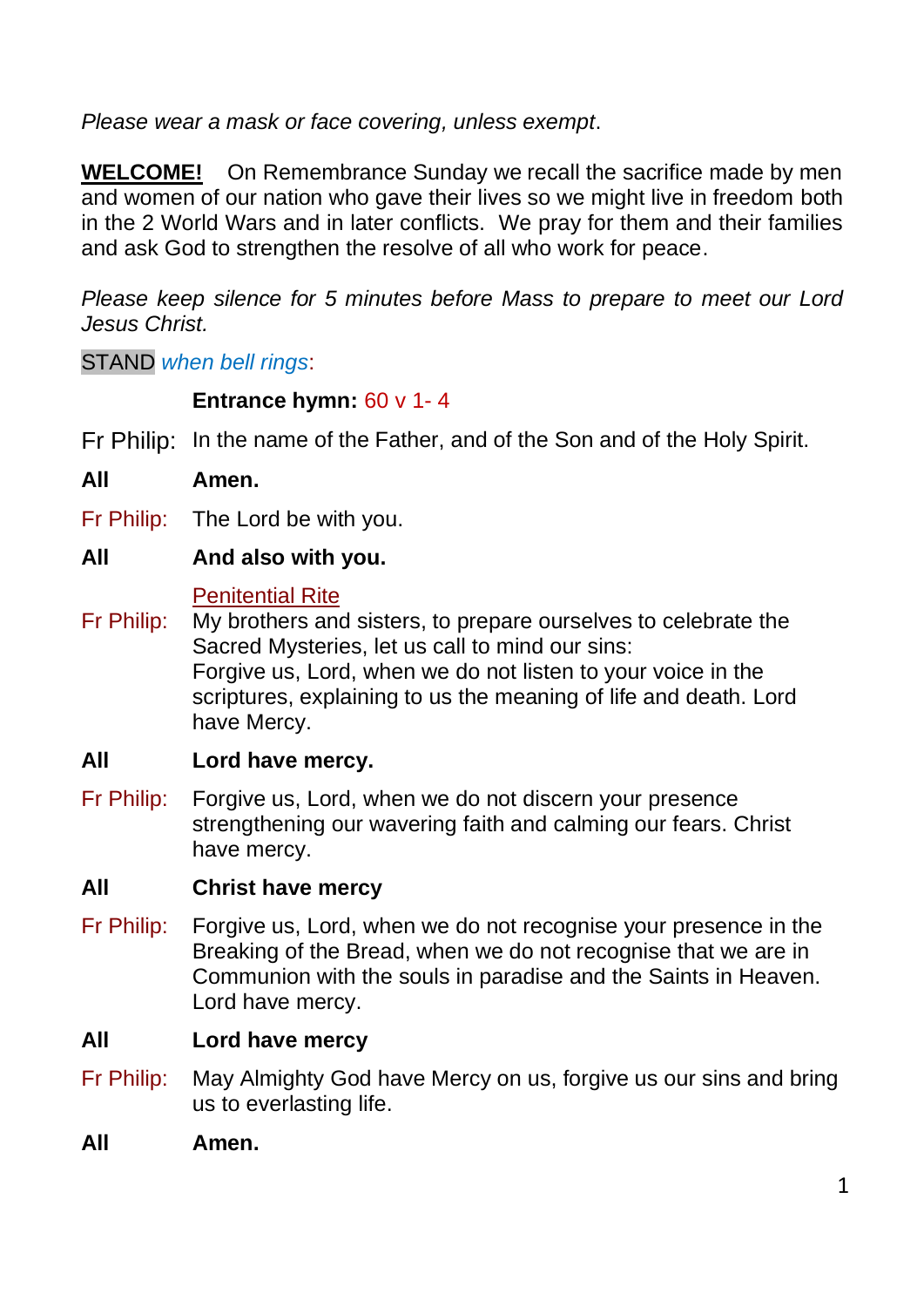### Opening Prayer

Fr Philip: Let us pray:

> Almighty everlasting God, who sent your Son to die that we might live, grant, we pray, eternal rest to those who gave themselves in service and sacrifice for their country. Through Our Lord Jesus Christ, your Son, who lives and reigns with you in the unity of the Holy Spirit, one God, for ever and ever. Amen

#### All **Amen.**

SIT Liturgy of the Word

First reading 2 Maccabees 12 v. 43-45. *It is a good thing to offer prayers for our departed so that they may be purified from their sins and come to fullness of life in God.*

Reader: This is the Word of the Lord

### **All Thanks be to God.**

Responsorial Psalm Psalm 102

#### **The Lord is compassion and love.**

The Lord is compassion and love, slow to anger and rich in mercy. He does not treat us according to our sins nor repay us according to our faults

As a father has compassion on his sons, the Lord has pity on those who fear him; for he knows of what we are made, he remembers that we are dust.

As for man, his days are like grass; he flowers like the flower of the field; the wind blows and he is gone and his place never sees him again. ®

But the love of the Lord is everlasting upon those who hold him in fear; his justice reaches out to children's children when they keep his covenant in truth. ®

Second reading Revelation. 21 v. 1-7*: When the fullness of God's Kingdom will be revealed, there will be no more sadness or mourning or death.*

- Reader: This is the Word of the Lord
- **All Thanks be to God.**
- STAND **Gospel hymn:** 60 v 5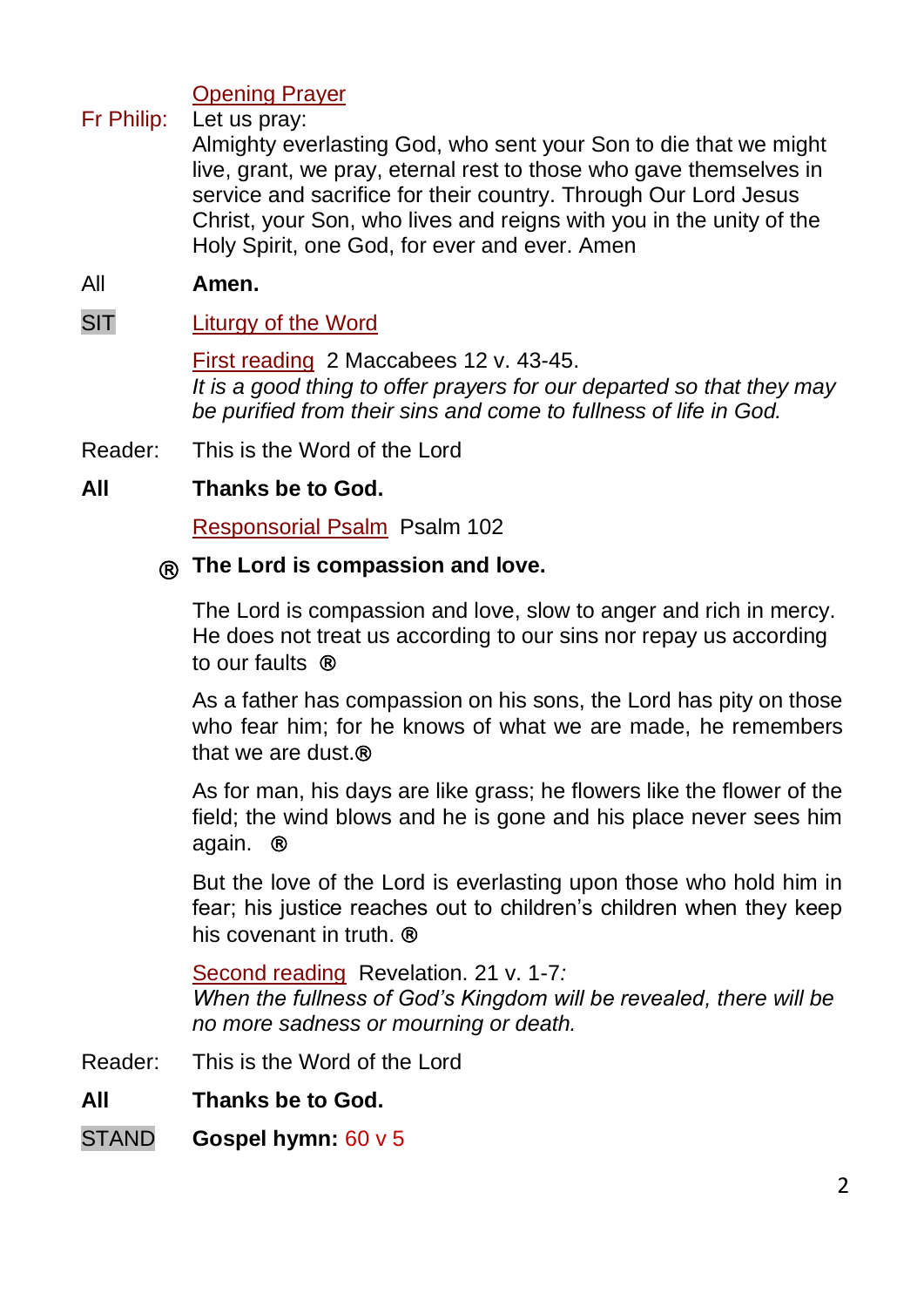**All** Fr Philip: **All** Fr Philip: **All** Fr Philip: **All** Gospel Acclamation: Alleluia, alleluia! God loved the world so much that he gave his only Son: everyone who believes in him has eternal life. Alleluia! **Gospel** The Lord be with you. **And also with you**. A reading from the Holy Gospel according to Luke: *(sing)* **Gloria, Gloria in Excelsis Deo** (x2) Gospel: Luke 24 v. 13-35: *We hear how two people, whose lives had been shattered by the death of Jesus, met him on the day of his resurrection. He showed them it was by dying that he entered into glory. They recognised Jesus in the Breaking of Bread – The Mass. at End.* This is the Gospel of the Lord *(sing)* **Gloria, Gloria in Excelsis Deo** (x2) SIT Address STAND Apostles' Creed (Profession of Faith) **All I believe in God, the Father almighty, Creator of heaven and earth. I believe in Jesus Christ, his only Son, our Lord. He was conceived by the power of the Holy Spirit and born of the Virgin Mary. He suffered under Pontius Pilate, was crucified, died and was buried. He descended to the dead. On the third day he rose again. He ascended into heaven and is seated at the right hand of the Father. He will come again to judge the living and the dead. I believe in the Holy Spirit, the holy catholic Church, the communion of saints, the forgiveness of sins, the resurrection of the body and the life everlasting. Amen.** Laying of Wreaths at the War Memorial in the Lady Chapel Fr Philip: **All**: Prayer of the Faithful *At the end of each petition:* Lord hear us **Lord, graciously hear us.** Fr Philip: In this time of recalling tragedy and distress, it is most fitting that we call on our God who is full of love and compassion. Confidently, in the hope of the resurrection we pray:

3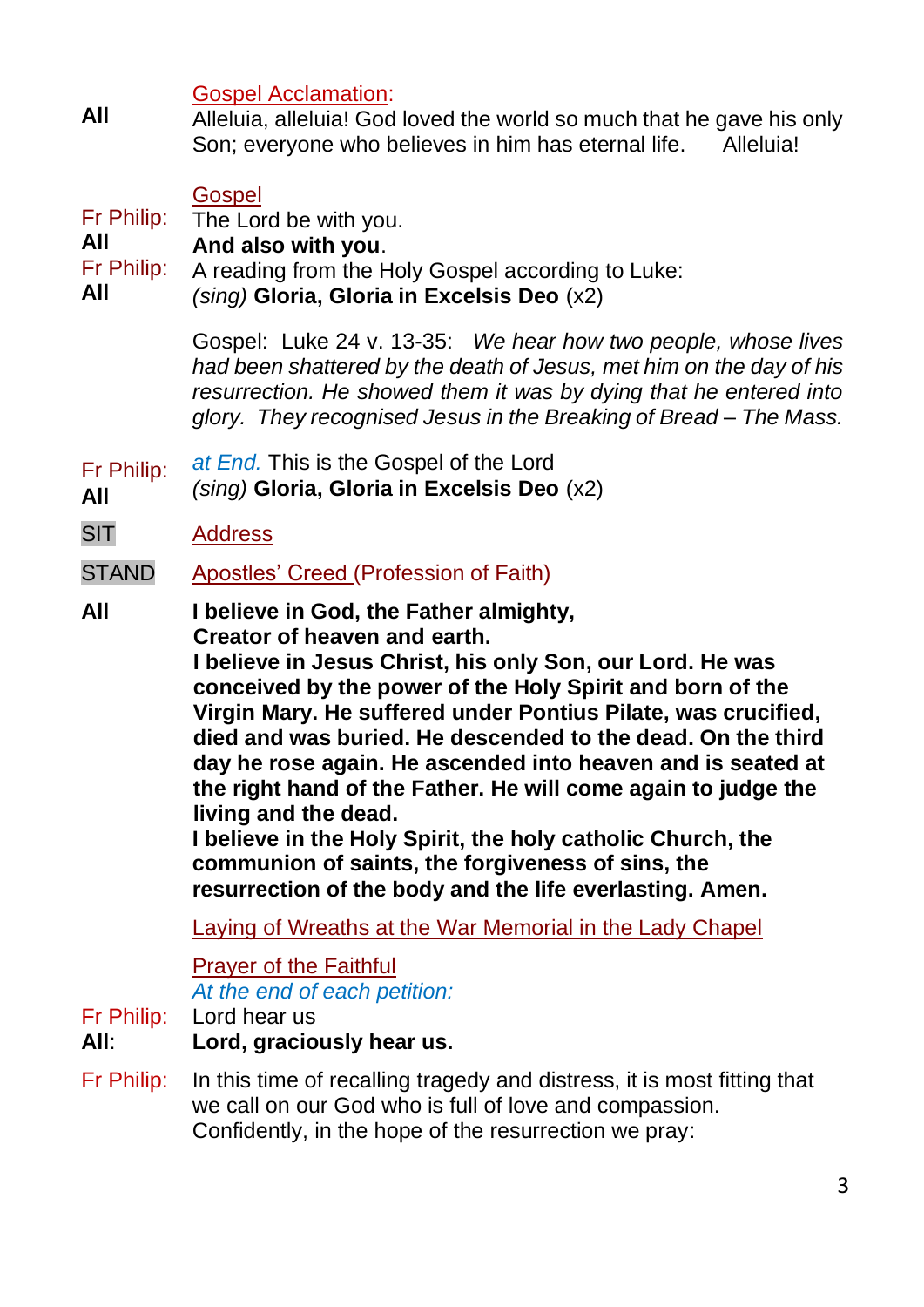Fr Philip: Let us pray for the Church in this country; that it may be true to its mission in spreading the Gospel of justice, love and peace.

Let us pray for a secure and lasting peace in our world.

Let us pray for all who bear scars from the violence and destruction of war, that they may find peace; especially all who have served their country and the peoples of Afghanistan, Ethiopia and Syria.

Let us pray for all who have died, especially those who died defending our country:

*The Roll of Honour is read. A candle has been lit for each Mendlesham man who died in the First and Second World Wars & the Korean War and one for all who have died in more recent conflicts, and 288 candles for the Americans from the USAAF 34th Bombardment Group at the Mendlesham airfield who died.*

2 MINUTES SILENCE will be observed.

#### *At the end of the silence:*

- Fr Philip: Rest Eternal Grant them, O Lord
- **All And let light perpetual shine on them.**
- Fr Philip: We pray with Mary, Mother of the Risen Lord -
- **All Hail Mary full of grace, the Lord is with thee, blessed art thou among women and blessed is the fruit of thy womb, Jesus. Holy Mary, Mother of God, pray for us sinners now and at the hour of our death. Amen.**
- **All God of mercy, send forth your Spirit of peace to our world as we ask you to grant our prayers for those who have fallen in war, through Jesus Christ our Lord. Amen.**

#### **Offertory Hymn**

O valiant hearts who to your glory came through dust of conflict and through battle flame; tranquil you lie, your knightly virtue proved, your memory hallowed in the land you loved.

Proudly you gathered, rank on rank, to war as who had heard God's message from afar; all you had hoped for, all you had, you gave, to save mankind - yourselves you scorned to save.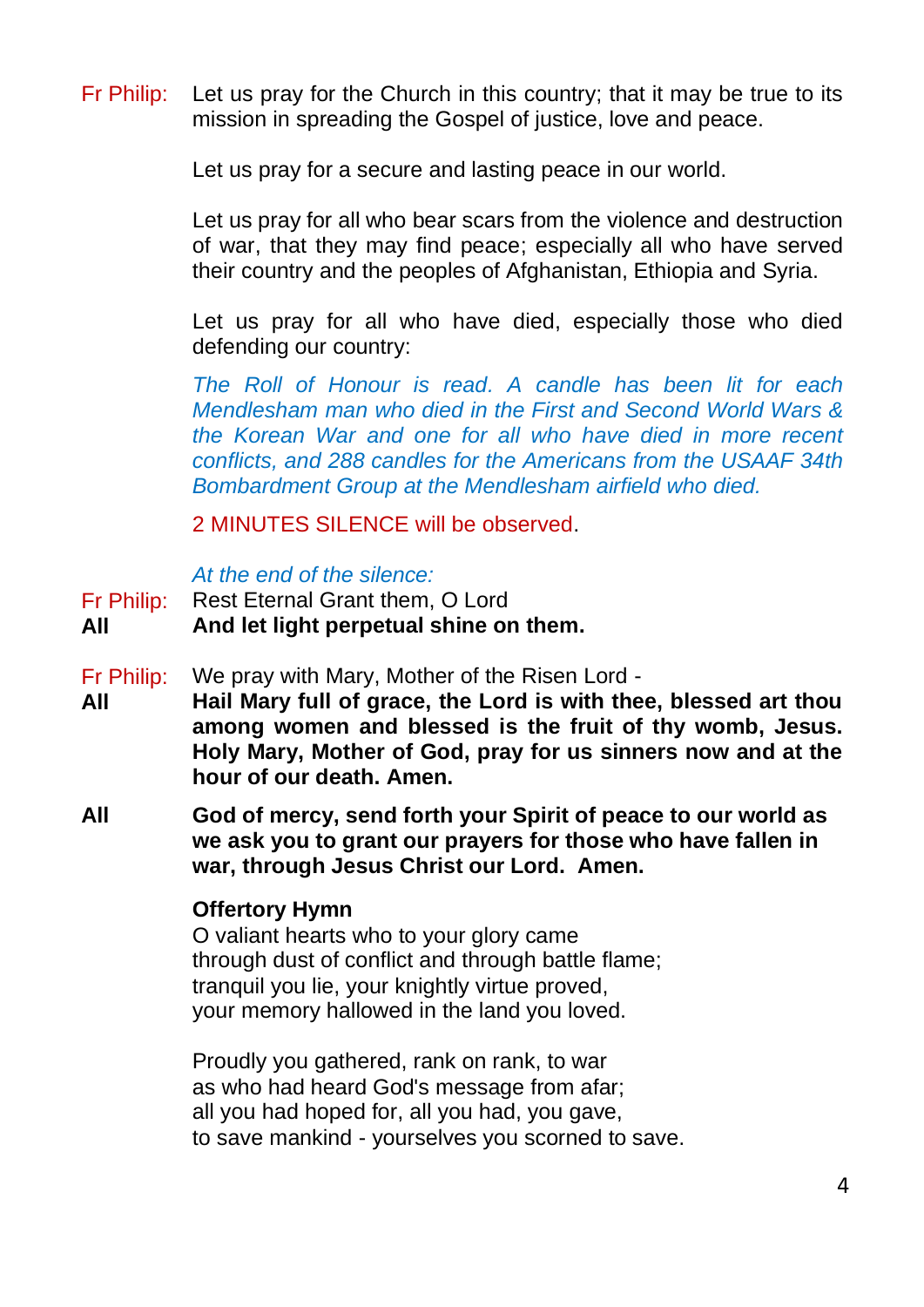Fr Philip: Blessed are you, Lord, God of all creation. Through your goodness we have this bread to offer, which earth has given and human hands have made. It will become for us the bread of life.

### **All Blessed be God forever.**

Fr Philip: Blessed are you, Lord, God of all creation. Through your goodness we have this wine to offer, fruit of the vine and work of human hands. It will become our spiritual drink.

#### **All Blessed be God forever.**

**Hymn** Splendid you passed, the great surrender made;

*(cont'd)* into the light that nevermore shall fade; deep your contentment in that blest abode, who wait the last clear trumpet-call of God.

> Long years ago, as earth lay dark and still, rose a loud cry upon a lonely hill, while in the frailty of our human clay. Christ, our Redeemer, passed the self-same way.

> Still stands his Cross from that dread hour to this, like some bright star above the dark abyss; still, through the veil, the Victor's pitying eyes look down to bless our lesser Calvaries.

> These were his servants, in his steps they trod, following through death the martyred Son of God: Victor, he rose; victorious too shall rise they who have drunk his cup of sacrifice.

O risen Lord, O Shepherd of our dead, whose cross has bought them and whose staff has led, in glorious hope their proud and sorrowing land commits her children to thy gracious hand

- Fr Philip: Pray, my brothers and sisters, that our sacrifice may be acceptable to God, the almighty Father.
- **All May the Lord accept the sacrifice at your hands, for the praise and glory of his name, for our good, and the good of all his Church.**
- Fr Philip: Prayer over the gifts
- **All** *(at the end)* **Amen.**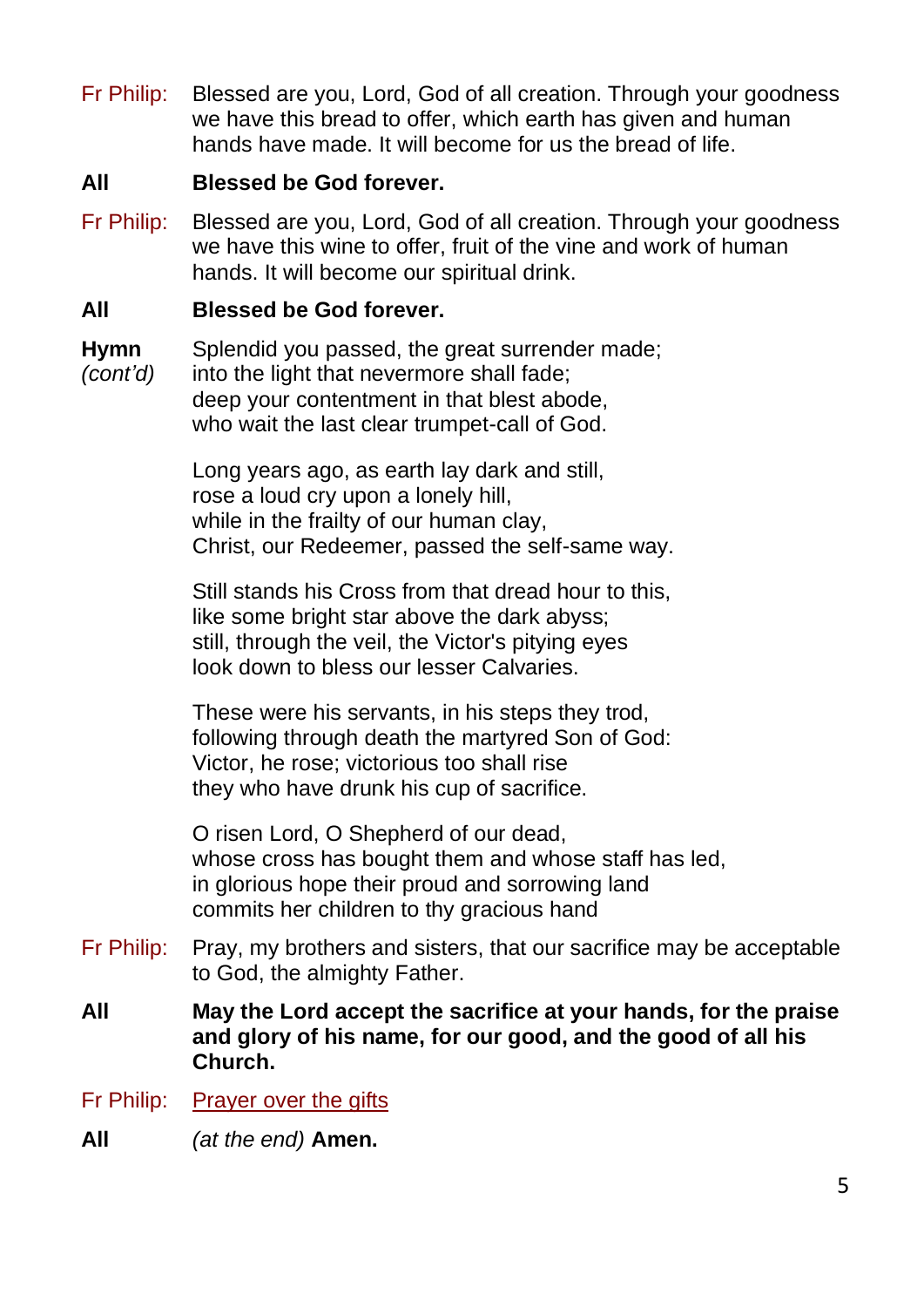The Eucharistic Prayer

- Fr Philip: The Lord be with you
- **All And also with you.**

Fr Philip: Lift up your hearts

**All We lift them up to the Lord.**

Fr Philip: Let us give thanks to the Lord, our God

**All It is right to give him thanks and praise.**

*Fr Philip sings the Preface. At the end we all sing:*

- **All** *(sing)* **Holy, Holy, Holy Lord, God of power and might, heaven and earth are full of your glory, Hosanna in the highest. Blessed is he who comes in the name of the Lord. Hosanna in the Highest.**
- KNEEL or The Eucharistic Prayer *continues, in which the bread and wine are*  **SIT** *consecrated to become the body and blood of Christ. After Consecration:*
- Fr Philip: Let us proclaim the mystery of faith:

**All Christ has died, Christ is risen, Christ will come again.**

Fr Philip: **All** *continues* Eucharistic Prayer*, ending:* Through him, with him, in him, in the unity of the Holy Spirit, all glory and honour is yours, Almighty Father, for ever and ever. **Amen.**

STAND *(sing)* **Blessed and praised be Jesus Christ in the most holy Sacrament. Hosanna, hosanna, hosanna in excelsis!**

### The Lord's Prayer

**Our Father, who art in heaven, hallowed be thy name. Thy kingdom come, Thy Will be done on earth as it is in heaven. Give us this day our daily bread; and forgive us our trespasses as we forgive those who trespass against us; and lead us not into temptation, but deliver us from evil.**

- Fr Philip: Deliver us, Lord, from every evil, and grant us peace in our day. In your mercy keep us free from sin and protect us from all anxiety as we wait in joyful hope for the coming of our Saviour, Jesus Christ.
- **All For the Kingdom, the power, and the glory are yours, now and forever.**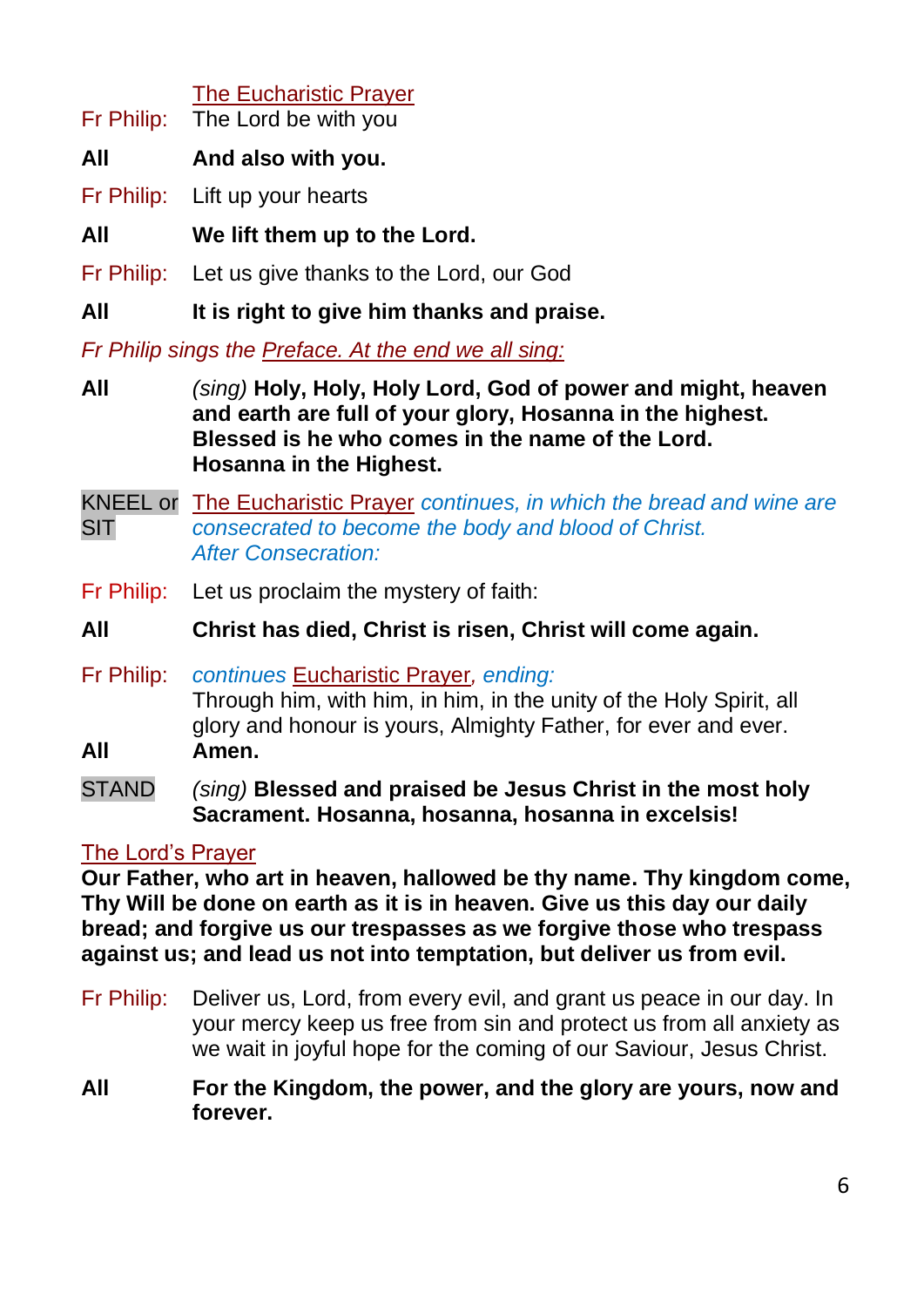Fr Philip: Lord Jesus Christ, you said to your apostles: "I leave you peace, my peace I give you," Look not on our sins, but on the faith of your Church, and grant us the peace and unity of your kingdom where you live for ever and ever.

#### **All Amen.**

Fr Philip: The peace of the Lord be always with you.

**All And also with you.**

KNEEL or *(sing)* **Lamb of God, you take away the sins of the world. Have SIT mercy on us. Lamb of God, you take away the sins of the world. Have mercy on us. Lamb of God, you take away the sins of the world. Grant us peace.**

Fr Philip: This is the Lamb of God who takes away the sins of the world. Happy are those who are called to his supper.

#### **All Lord, I am not worthy to receive you, but only say the word and I shall be healed.**

#### Holy Communion

*Fr Philip makes his Communion and then takes Communion to any who have said beforehand that they are unable to get to the High Altar.* 

*Everyone else please follow the Stewards' directions to the High Altar. Holy Communion will be given standing in front of the altar rails in one kind only (no chalice). Please sanitise your hands near the altar rail.*

*Communicant members of other denominations are welcome to receive Holy Communion. If you are not a communicant & would like a blessing, please take your hymn book with you to the altar.*

### SIT **Hymn after Communion** 623

### STAND Prayer after Communion

Fr Philip: By our communion with this Sacrament, O Lord, grant us, we pray, fortitude in the cause of right, and may our remembrance of those who have died in war make us ardent defenders of your peace. Through Christ our Lord.

**All Amen.**

**National Anthem**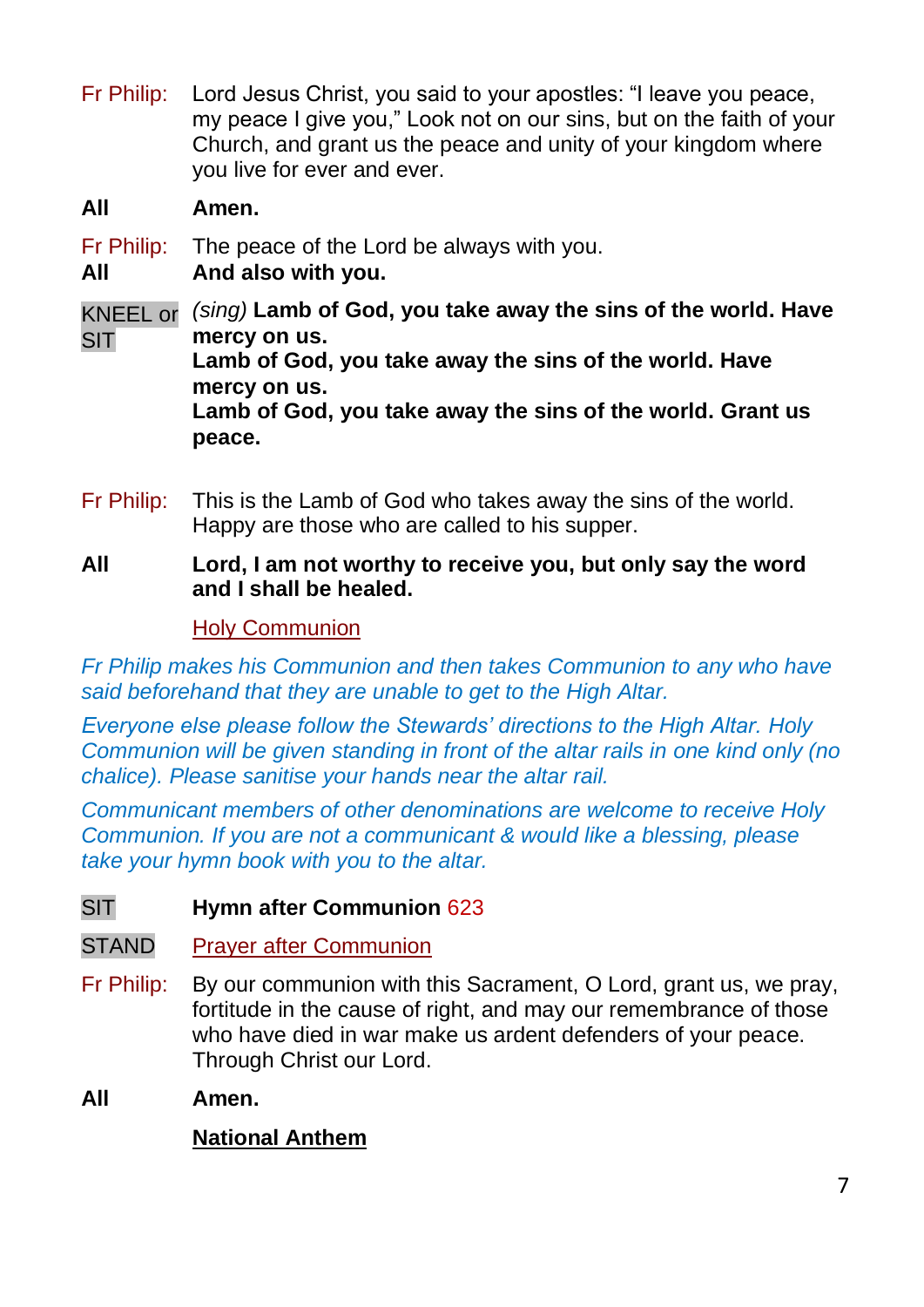#### SIT Notices

Welcome to Major Tyler Beale from Lakenheath & representatives of Mendlesham and Wetheringsett Parish Councils and uniformed organisations. Thank you to all who have worked so hard before and during this service to make it happen.

You are all welcome to stay to coffee after Mass.

This week: Divine Office – Psalter: Week 1 Monday: 9.30 Requiem: those who have committed suicide Tuesday: 10.30-12.30: Coffee and soup in church 1.30pm: Silent prayer 2.30pm: Mass & Healing Service Wednesday: 8.00 am Mass *St Elizabeth of Hungary* Thursday: 4.00 pm Requiem Mass Friday: 2.30 pm Mass *of St Edmund.* (i*n church, not Mason Ct)* Saturday: 10.00 am: First Mass of Sunday 2.00 pm – 3.00 pm: Hour of silent prayer 4.00 pm: Sacrament of Reconciliation Next Sunday: *Christ the King* 9.30 Parish Mass & Procession of the Blessed Sacrament 11.30: PCC in church There is no collection, but heating and candles are expensive. Please give generously either in the red box by the door or by the contactless card machine and Gift Aid if you pay tax.

Thank you.

- STAND Blessing
- Fr Philip: **All** The Lord be with you
- **And also with you.**
- **All** *After each prayer:* **Amen**.
- Fr Philip: ❖ May Almighty God bless you, Father, Son and Holy Spirit.
- **All Amen.**

*Fr Philip and the servers lead out to the US memorial in the churchyard. Please follow.*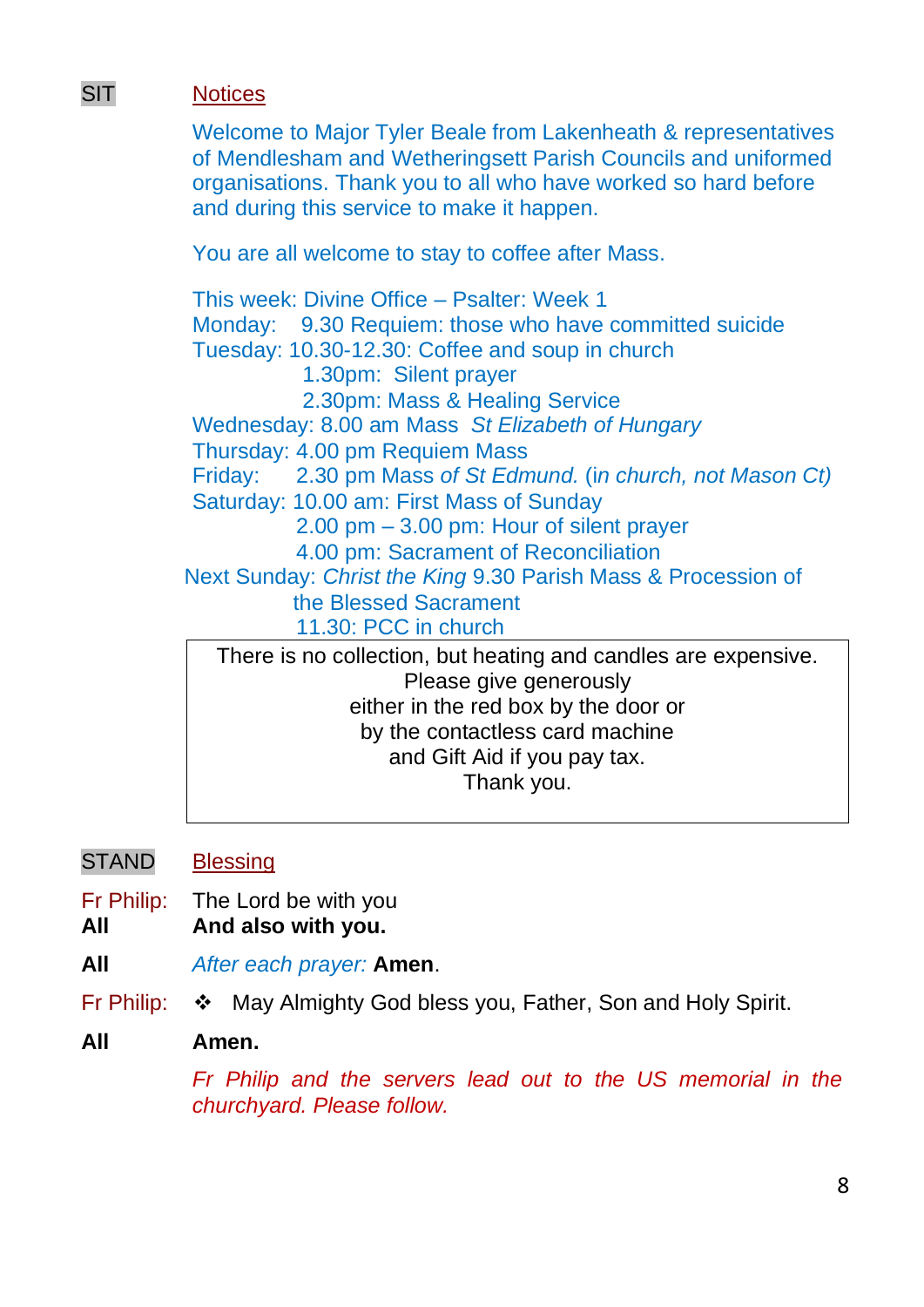#### **Hymn as we go to the churchyard**

O Ruler of the earth and sky be with our airmen when they fly; and keep them in thy loving care amid the perils of the air. O let our cry come unto thee for those who fly o'er land and sea

Strong Son of Man, save those who fly swift-winged across th'uncharted sky; each anxious hour and lonely flight, serene, unchallenged, day and night. O'er land and ocean safely bear all those in peril in the air.

O Holy Spirit, God's own power give peace in sudden danger's hour: bring calm of heart, and be thou near to those who watch and those who fear. To thee will rise the grateful prayer of those who serve thee in the air.

O Trinity of love and grace, true guide of all who fly through space, in peace or war, mid friend or foe, be with them whereso'er they go. So shall our praise with heaven's blend and joyful hearts to thee ascend.

#### *When we arrive at the memorial*

Fr Philip: We have gathered together to worship Almighty God, whose purposes are good; whose power sustains the world He has made, who loves us though we constantly fail to love Him in return; who gave Jesus Christ for the life of the world; who by His Holy Spirit leads us in this way. As we give thanks for the deliverance granted to us in the Second World War, we remember all those who lived and died in the service of others. We pray for all those who still suffer through war, and we ask that those who gave their lives may not have done so in vain.

Laying of Wreaths by the US memorial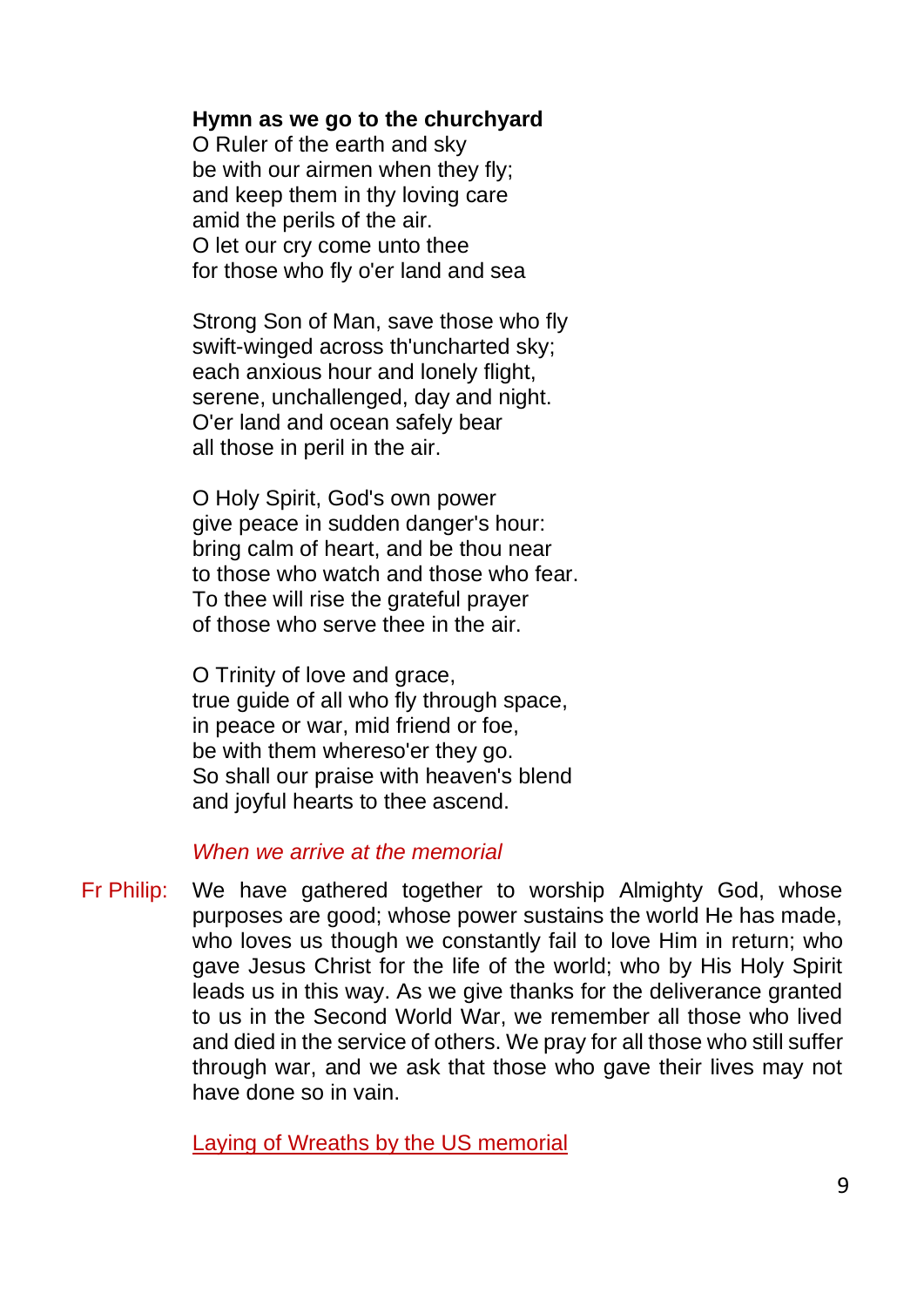Fr Philip: Almighty and everlasting God, we give you humble thanks for the memory and good example of those who have laid down their lives in the cause of peace, especially those recorded in the Book of Remembrance in this church. Accept their sacrifice; let it not be in vain that they have died in the cause of peace and freedom and in your mercy send your peace into the hearts of all people through Jesus Christ our Lord.

#### **All Amen**

### **Prayer for Peace**

- **All Lead us from death to life; from falsehood to truth; Lead us from despair to hope; from fear to trust. Lead us from hate to love; from war to peace. Let peace fill our hearts, our world, our universe. Peace, Peace, Peace.**
- Fr Philip: Blessing and Dismissal

*"When you go home Tell them of us and say: 'For your tomorrow We gave our today*



Today is a key opportunity to reflect and give thanks, but also to recognise those who have served and their family members who are living amongst us. Some may be present today. The Remembrance period can bring thoughts of service and sacrifice, the good times and also the more difficult times and we need to be mindful of supporting those people. The Veterans' Gateway is an online collaboration of services which can help members of the Veterans or Ex-Forces community to find the right support:

[veteransgateway.org.uk](https://www.veteransgateway.org.uk/)